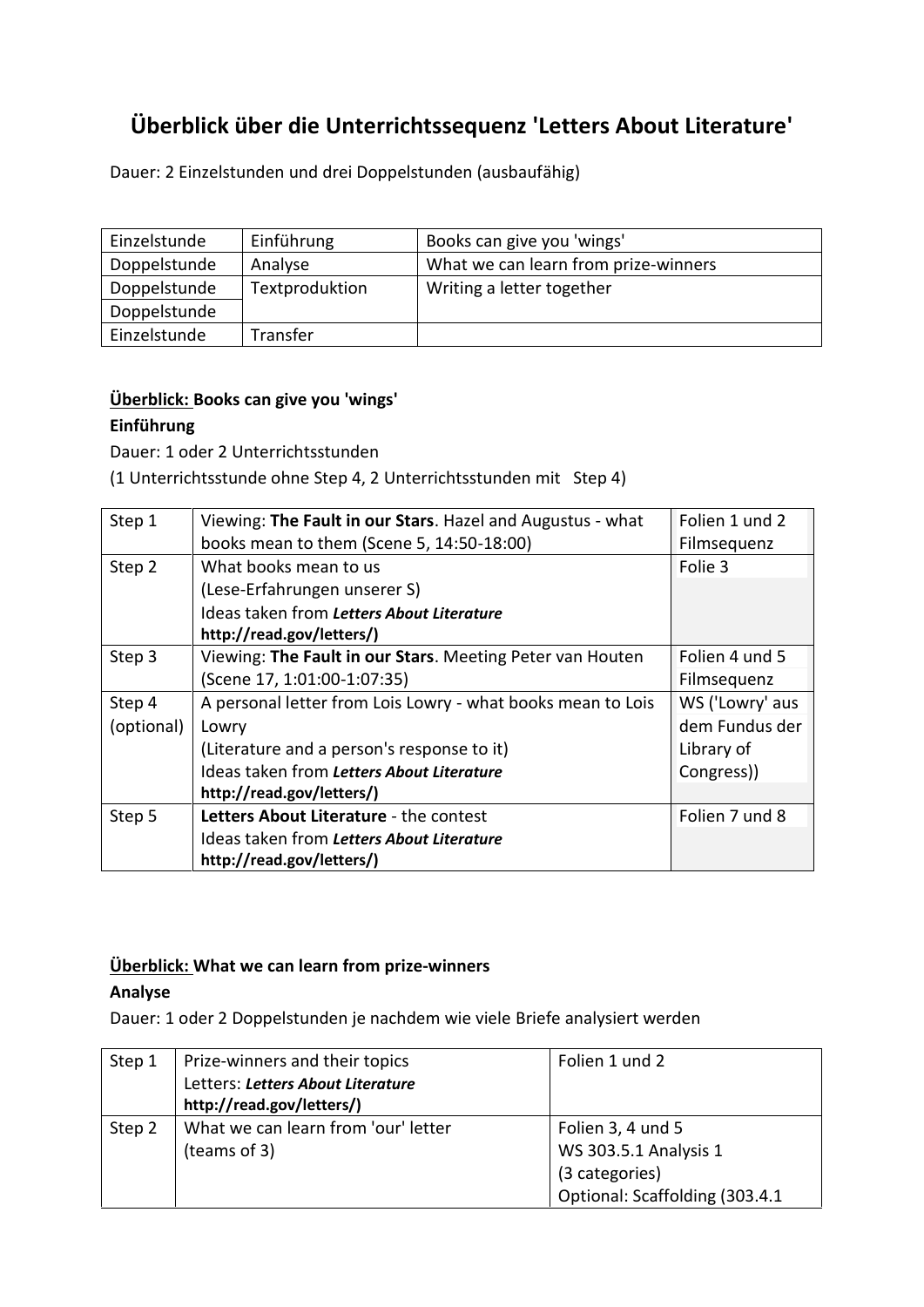|        |                                               | oder 303.4.2)             |
|--------|-----------------------------------------------|---------------------------|
|        |                                               | Letters (303.3)           |
| Step 3 | Our opinion counts                            | Folie 5                   |
| Step 4 | What we can learn from 'all' of these letters | Folien 6 und 7            |
|        |                                               | WS 303.5.2 Analysis 2 (3) |
|        |                                               | categories)               |
| Step 5 | Our tips for future prize-winners             |                           |

## **Überblick: Writing a letter together**

### **Textproduktion**

Dauer: mindestens 2 Doppelstunden, wenn Scaffolding (Step 4) und Feedback (Step 6) durchgeführt werden

| Step 1            | Thinking about the writing process<br>Inspired by Tricia Hedge, Writing, Oxford<br><b>University Press 2005</b>                                                                                                          | Folie 1<br>WS 304.3.0 Questionnaire                                                                                                                                                                                                                                                                                                  |
|-------------------|--------------------------------------------------------------------------------------------------------------------------------------------------------------------------------------------------------------------------|--------------------------------------------------------------------------------------------------------------------------------------------------------------------------------------------------------------------------------------------------------------------------------------------------------------------------------------|
| Step <sub>2</sub> | Brainstorming - What could we write about?<br>Anything goes.<br>Ideas taken from Letters About Literature<br>http://read.gov/letters/)                                                                                   | Folie 2<br>WS 304.3.1 Brainstorming 1<br>Thoughts and Emotions oder<br>WS 304.3.2 Brainstorming 2 Just<br><i>Imagine</i>                                                                                                                                                                                                             |
| Step 3            | Writing an outline: the process of clustering,<br>choosing and grouping your ideas into an<br>outline of what you are actually going to<br>write about<br>Write the first draft of your outline.                         | Folie 3<br>WS 304.3.3 Collaborative Writing<br>(Steps 1 and 2)                                                                                                                                                                                                                                                                       |
| Step 4            | Thinking about the quality of the text - Let's<br>get the same help as the American prize-<br>winners get.<br>Write a second draft of your outline.<br>Worksheets: Letters About Literature<br>http://read.gov/letters/) | Folie 4<br>WS 304.3.3 Collaborative Writing<br>(Step 3)<br>304.4.1 Scaffolding text quality<br>(Übersicht der Materialien aus dem<br>Fundus der Library of Congress<br><b>Letters About Literature</b><br>http://read.gov/letters/)<br>304.4.2 Sprachliche Mittel oder<br>304.4.3 Netiquette (bei collaborative<br>writing in Foren) |
| Step 5            | Writing - at long last!<br>Write the first draft of your letter.                                                                                                                                                         | Folie 5<br>WS 304.3.3 Collaborative Writing<br>(Step 4)                                                                                                                                                                                                                                                                              |
| Step 6            | Giving and getting feedback - the perfect<br>letter.<br>Write the final draft of your letter.<br>Ideas taken from Letters About Literature<br>http://read.gov/letters/)                                                  | Folie 6<br>WS 304.3.5 und 6 self evaluation<br>WS 304.3.7 und 8 peer evaluation<br>WS 304.3.9 evaluation by the teacher                                                                                                                                                                                                              |